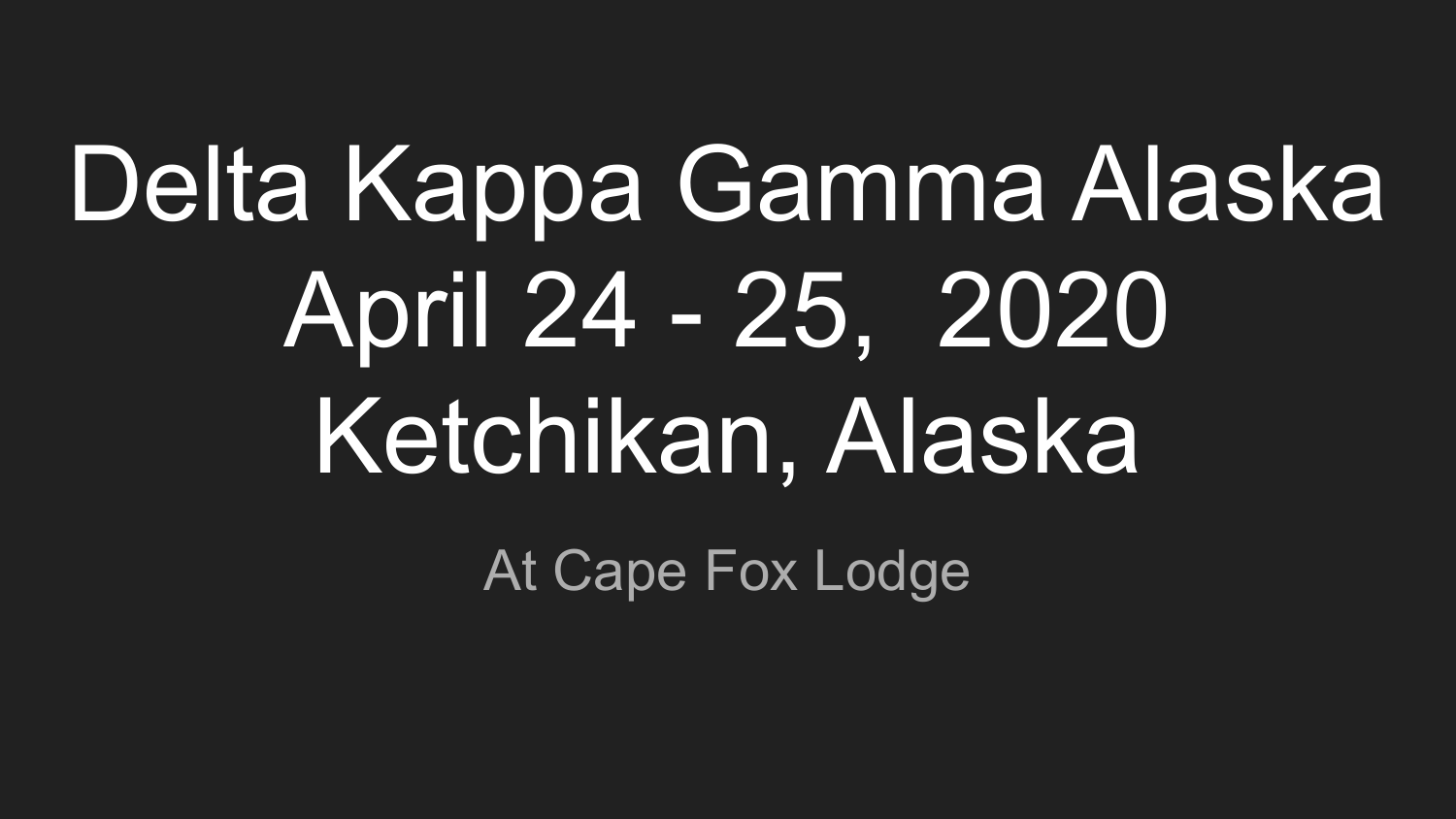#### Cape Fox Lodge

Room Rates are based on view and bed size (\*Price per night before taxes):

Mountain View King Bed - \$184.80

Water View King Bed - \$193.60

Mountain View Two Double Beds - \$193.60

Water View Two Double Beds - \$202.40

Book by calling 1(800)225-8001 and asking for the DKG Convention rate.

\*Jessica Meehan is our contact person for booking hotel rooms.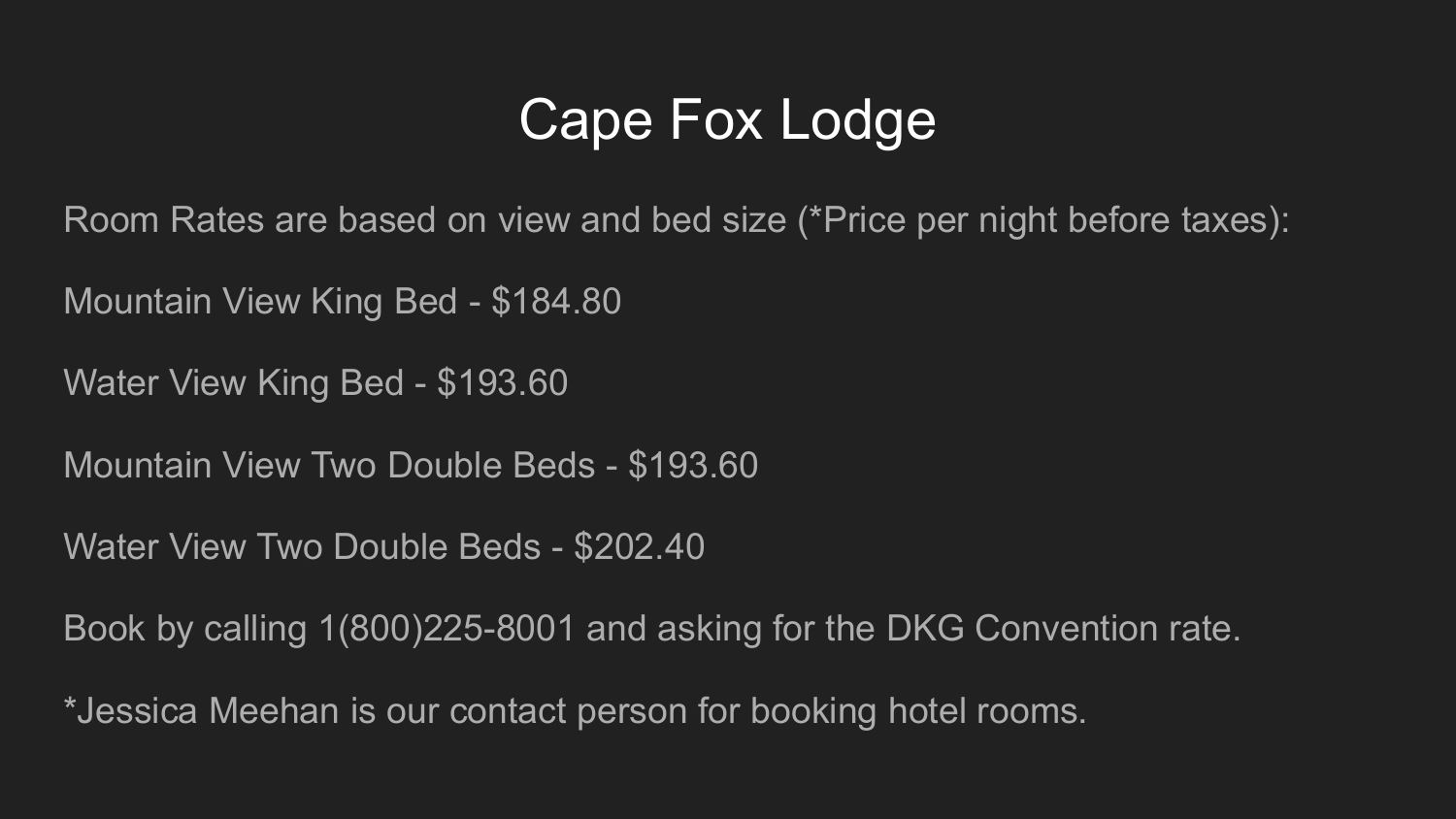### Getting Here

- Getting to and from Ketchikan can be a challenge. We are part of the "Milk" Run." When booking your flight please be aware that if you are coming through Juneau, you are likely going to be touring Southeast. Northern Chapters, you might want to consider flying to Seattle and flying directly into Ketchikan if you do not enjoying the "up and down" part of flying.
- We do have rental car facilities in Ketchikan, but we don't expect that many of you will need a rental car. Ketchikan is extremely small, Cape Fox is located within walking distance of downtown. Cape Fox will provide a shuttle to and from the airport.
- There is one Lyft driver, one Uber driver, and a variety of taxi services in Ketchikan, and Epsilon members are willing to drive our DKG sisters as needed.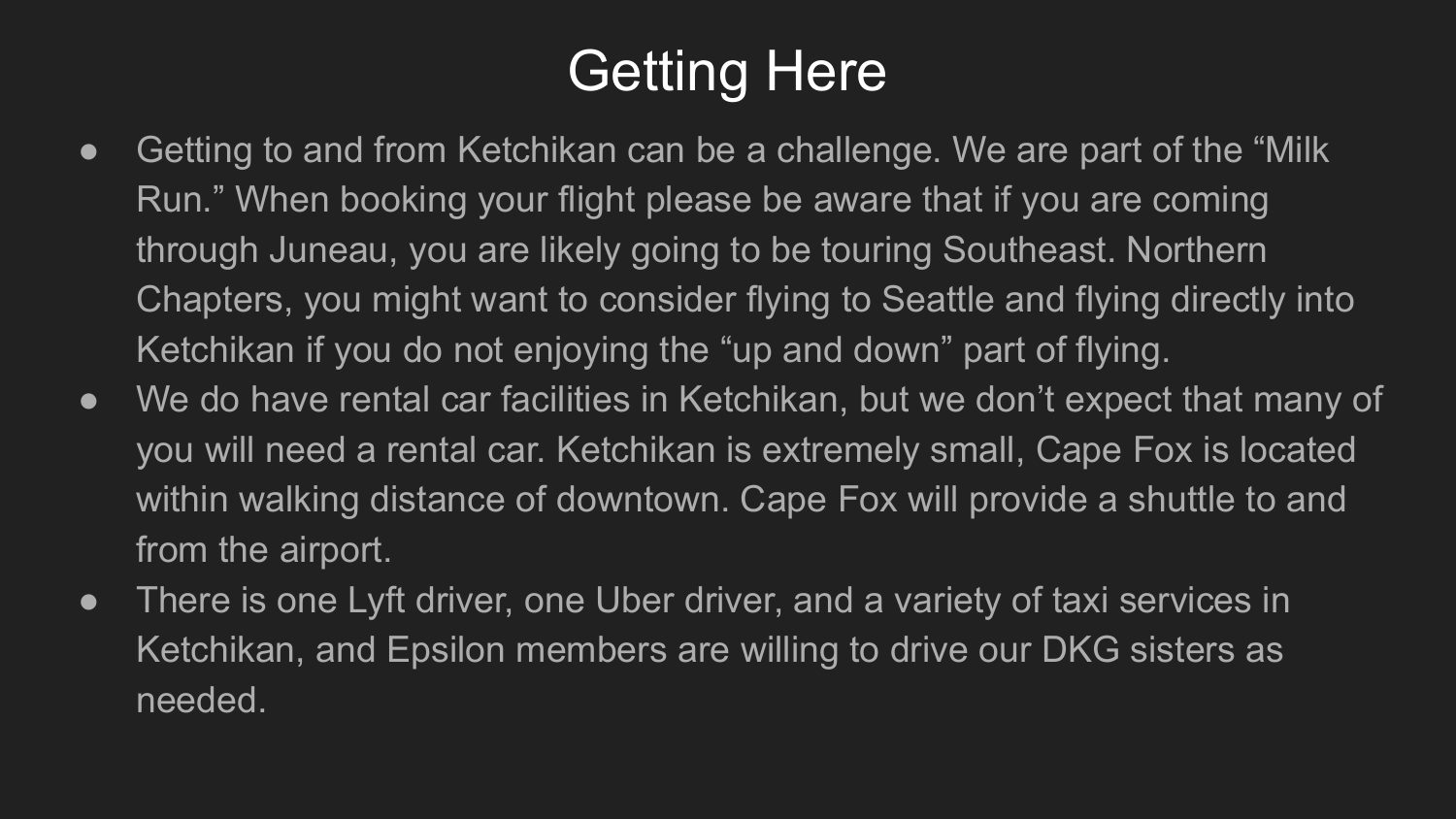## The Ferry

• The Ketchikan Airport is actually on Gravina Island. This means you will need to take the airport ferry to cross the water to get here. The ferry is located just outside of the airport, follow the walkways toward the water. The ferry fee is \$6 a person, they accept cards or cash. On your return trip, you will pay at the same station on the airport side. The ferry departs the airport side on the hour and half hours. The ferry ride is approximately 3 minutes long. The Cape Fox shuttle will be waiting at the top of the ferry terminal ramp.